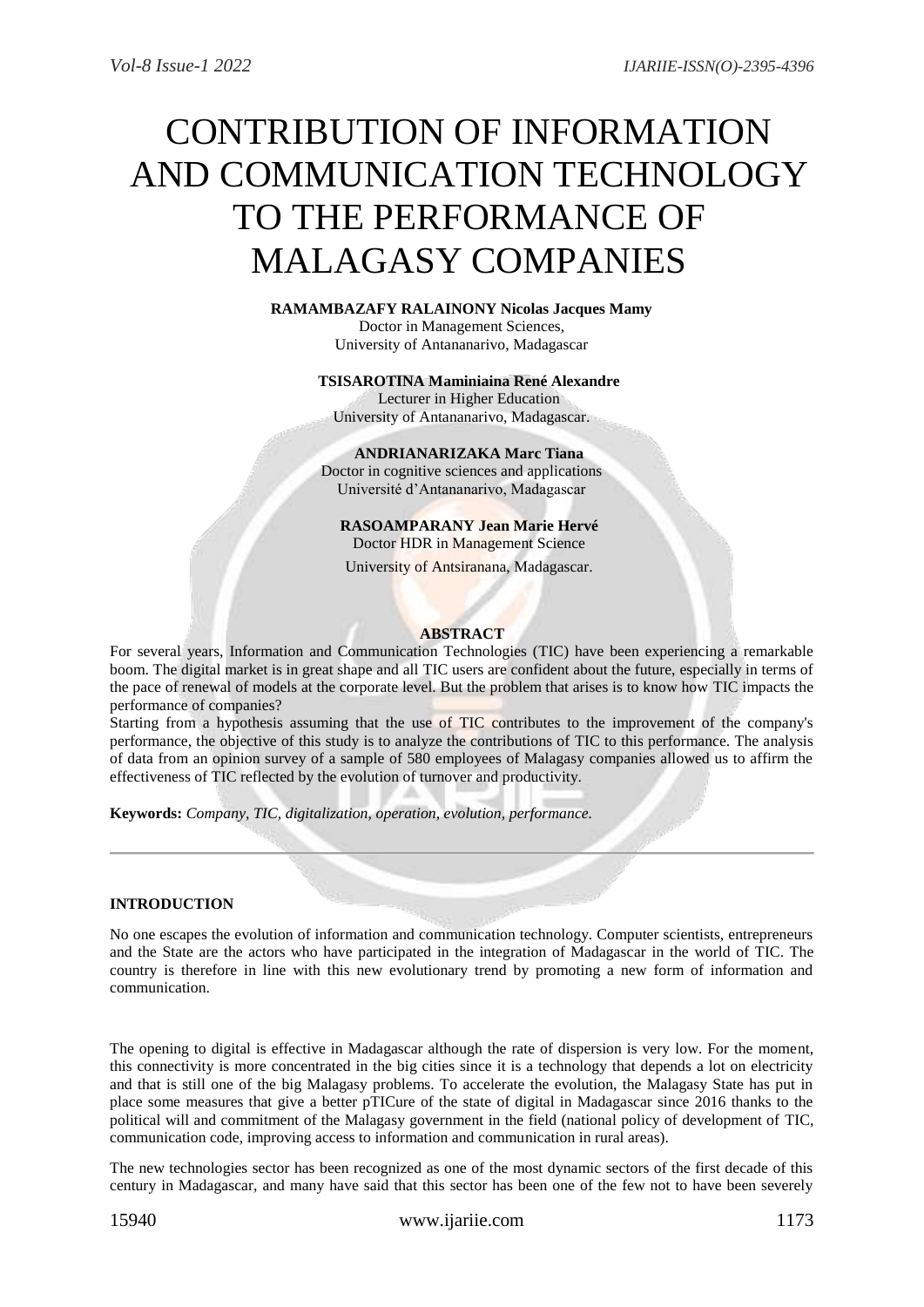affected by the crises that have shaken the country. Unquestionably to testify of the ambient dynamism, the actors of the TIC in Madagascar held through fairs and various forms of events to highlight the evolutions of the sector and thus to contribute to the revival of the national economy.

The Information and Communication Technology (TIC) has a preponderant role in the economy. Most of the Malagasy companies of today are forced to follow the environment that the evolution of the technology imposes to them. From there, the need to use the TIC becomes essential, the Malagasy companies turn more and more to this. The use of TIC appears to be a godsend for companies aiming at performance. But the problem that arises is to know in what way the TIC impacts the performance of companies?

The rapidity with which the use of TIC is spreading and the advantages it offers to its users, place it among the first occupations of any company concerned with its performance. It is recognized that the Information and Communication Technologies (TIC), are a vector of the evolution of the performance of the company. It is in this sense that the objective of this study turns on the analysis of the contributions of the TIC in the performance of the Malagasy companies.

It is currently almost impossible for Malagasy employees to work without TIC tools. TIC has become the most required tool in the execution of missions. It allows to pass information and to collect it, to communicate and to structure tasks.

Starting from a hypothesis assuming that the use of TIC contributes to the improvement of the performance of the company, the results of a survey by opinion poll near a sample of 580 Malagasy companies<sup>1</sup> will be analyzed from the tools and statistical techniques in order to be able to leave the place of TIC in the performance of these companies.

## **I-CADRE CONCEPTUEL**

TIC refers to the set of technologies used in the operation, transformation and storage in the form of electronics, they include computer technologies and communications and the network that connects devices and other materials. It is generally common to associate TIC with the information society, which gives a societal dimension to the technologies given their widespread impact.

The term technology refers to the materials and techniques used in the enterprise for the purposes of production in the broad sense, distribution, and management. It includes everything that can be digitized and processed by the computer tool (texts, images, sounds, set combining several of these elements thanks to a multimedia tool).

The information is considered as the creation of the added value on the account of the data. It can be said that information is the framework which puts the information systems, the fabric of communications and the science of the computer following the development of practical sciences in the field of the information technology. The information constitutes at the same time the transmission of news and the device that gives a "form", a setting in order of the reality. However, information supposes a communication between a transmitter and a receiver, the first expecting in principle a reaction of the second. Information is a complementary system following 03 essential dimensions: Hardware, Software, Knowledge are. TIC includes first of all computer hardware, software and telecommunications equipment.

The term communication refers to the set of techniques that allow the almost immediate transmission and reception of information, audio (telephony) written and digitized (fax, email, visual - video conferencing or videoconferencing). The processing of the received information can be more or less automated (transfers, automatic response, automatic filing).

The international definition retains as field of the TIC the economic activities which contribute to the visualization, to the treatment, to the storage and to the transmission of the information by the electronic means.

The technologies produce meaning and significance whatever the form and nature (natural language, visual languages, audiovisual, scriptovisual, etc.). They are, to use the expression of **P. Schaeffer<sup>2</sup>**, the musician and theorist of the concrete music, machines to communicate. They contribute, by their technical configuration and through a network of determinations that it will be necessary to study, to the elaboration of the sense and to the construction of the representations that they convey. In other words, if TICs convey messages, they contribute to their meaning by imposing form and structure on them.

1

 $<sup>1</sup>$  Characteristics in table 10 in annex</sup>

<sup>2</sup> **P. Schaeffer, «** *La Face cachée de la musique française contemporaine* », La Revue musicale, Paris, éditions Richard Masse, 1978.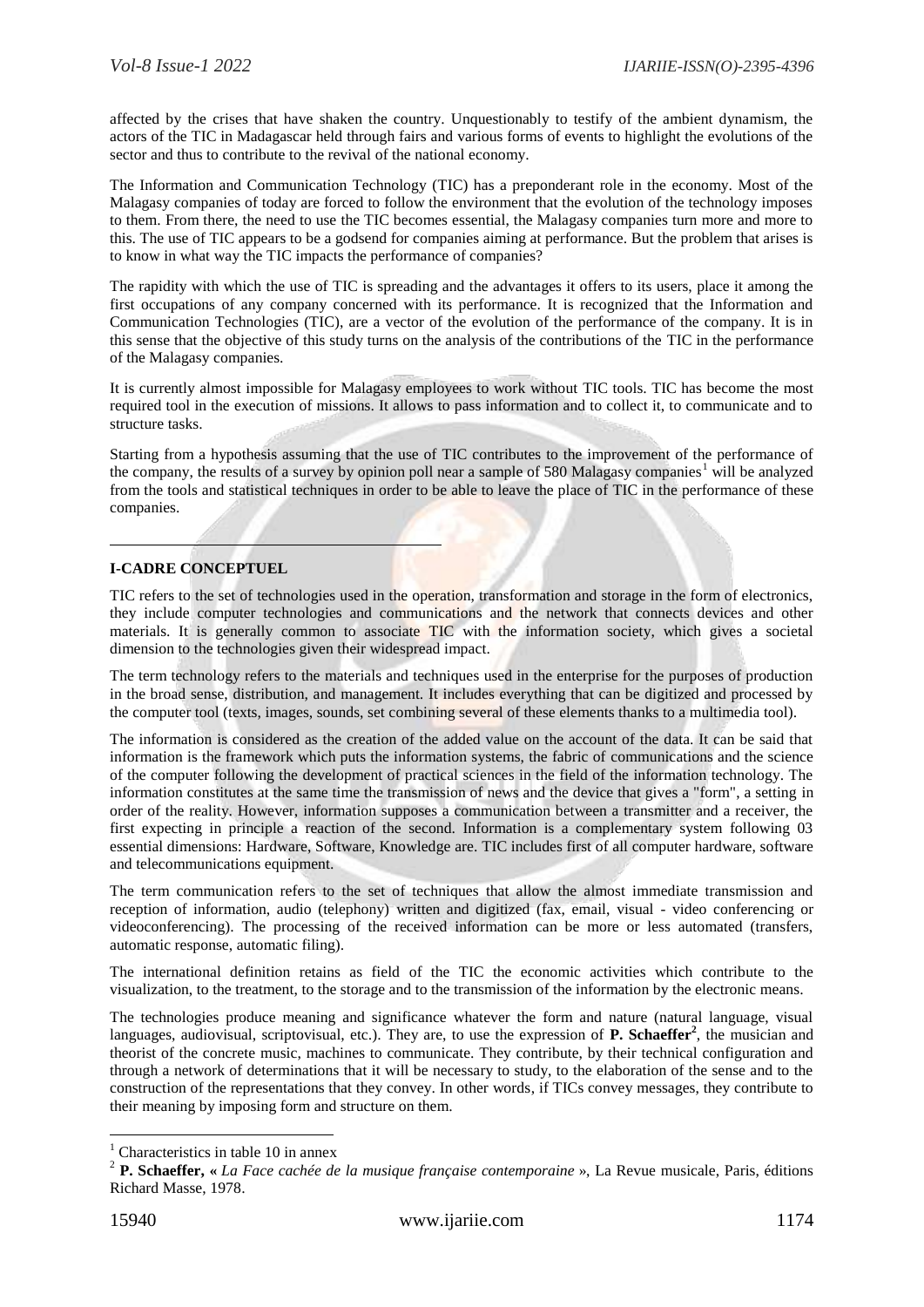The definition d**'Herbert Simon<sup>3</sup>** which is based on the characteristics of TIC seems the most accepted. According to this author these technologies help to make all information accessible to men, in verbal or symbolic form, will also exist in computer-readable form; books and memoirs will be stored in electronic memories.

Thus the information and communication technologies can be defined as the whole of the computer and telecommunication technologies, they are the results of a convergence between technologies. They allow the exchange of information as well as their treatment. They also offer new means and methods of communication.

All these technologies revolve around the Internet network, which has allowed the shortening of delays in the dissemination and sharing of information. Information technology refers to electronic data processing techniques, allowing the collection, processing, storage and distribution of information. According to **Charpentier** <sup>4</sup> : TIC is a set of technologies used to process, modify and exchange information, more specifically digitized data.

Information and communication technology has evolved considerably over the last few decades, having a significant impact on daily life as well as on the functioning of the company. Generally speaking, the impact of TIC on the company has notably materialized through :

- a better structuring of work: tools and software have made it possible to improve the organization of work and to obtain a better rationalization whatever the professional field concerned,

- more flexible work: TICs, especially through the development of remote work tools and mobile devices, make it possible to work in a less rigid way. For example, it is possible to work remotely via videoconferencing systems or to access a work environment even if you are not physically in your workplace

- cost reduction: dematerialization, automation of certain aspects or work processes can reduce a company's operating costs,

- an improvement in the quality of work and performance: TICs provide tools to better regulate the flow of work and to have a more in-depth analysis of the work produced, whether the result is material or not.

According to **Brousseau et Rallet** (1997)<sup>5</sup>, TICs bring to companies a "communication" dimension to information processing, while freeing themselves from geographical and temporal boundaries. In addition to its ability to transmit and receive information, TICs bring a new dimension: the information exchanged (voice, data, images) remains available for later reuse and can be enriched. **Don Tapscott<sup>6</sup>** , president of the Alliance for Converging Technologies, noted that through new technology networks, small businesses can overcome the major advantages of large companies: economies of scale and access to information. At the same time, they do not suffer from the major drawbacks that plague large companies: crippling bureaucracy, stifling hierarchy and inability to change. Moreover, thanks to the evolution of TIC, the company has an additional means to market its products and services. Also called electronic commerce or e-commerce, online sales correspond to the various electronic transactions that are carried out through computer networks.

These theories justify the idea that TIC becomes an essential management tool for the functioning of the company and perhaps for its performance.

# **II-RESULTS**

Aware of the importance of the new technologies, most companies have hurried to adopt them, each one at its own pace and needs, offering employees new communication and exchange channels. The following results give an overview of the position of Malagasy companies in relation to the development of TIC.

## **2.1 Use of TIC in Malagasy companies**

Although the use of TIC is considered unavoidable by the 43.2% of business leaders surveyed, according to Table 1, and that the twenty-first century is described as the digital age given the technological advance of materials and work tools in our daily lives, it is clear that the economic situation of our country, which generates a low purchasing power, is a major obstacle to the use and adaptation of TIC.

1

<sup>3</sup> **Herbert Simon**, « *le journal des professionnels : la révolution des NTIC* », prix Nobel des sciences économiques 1998.

<sup>4</sup> **P. Charpentier**, *« économie et gestion de l'entreprise* », 2000.

<sup>5</sup> **Brousseau et Rallet,** *« Le rôle des technologies de l'information et de la communication dans les changements organisationnels »*, 1997.

<sup>6</sup> **Don Tapscott,** « *digital capital* », 2000.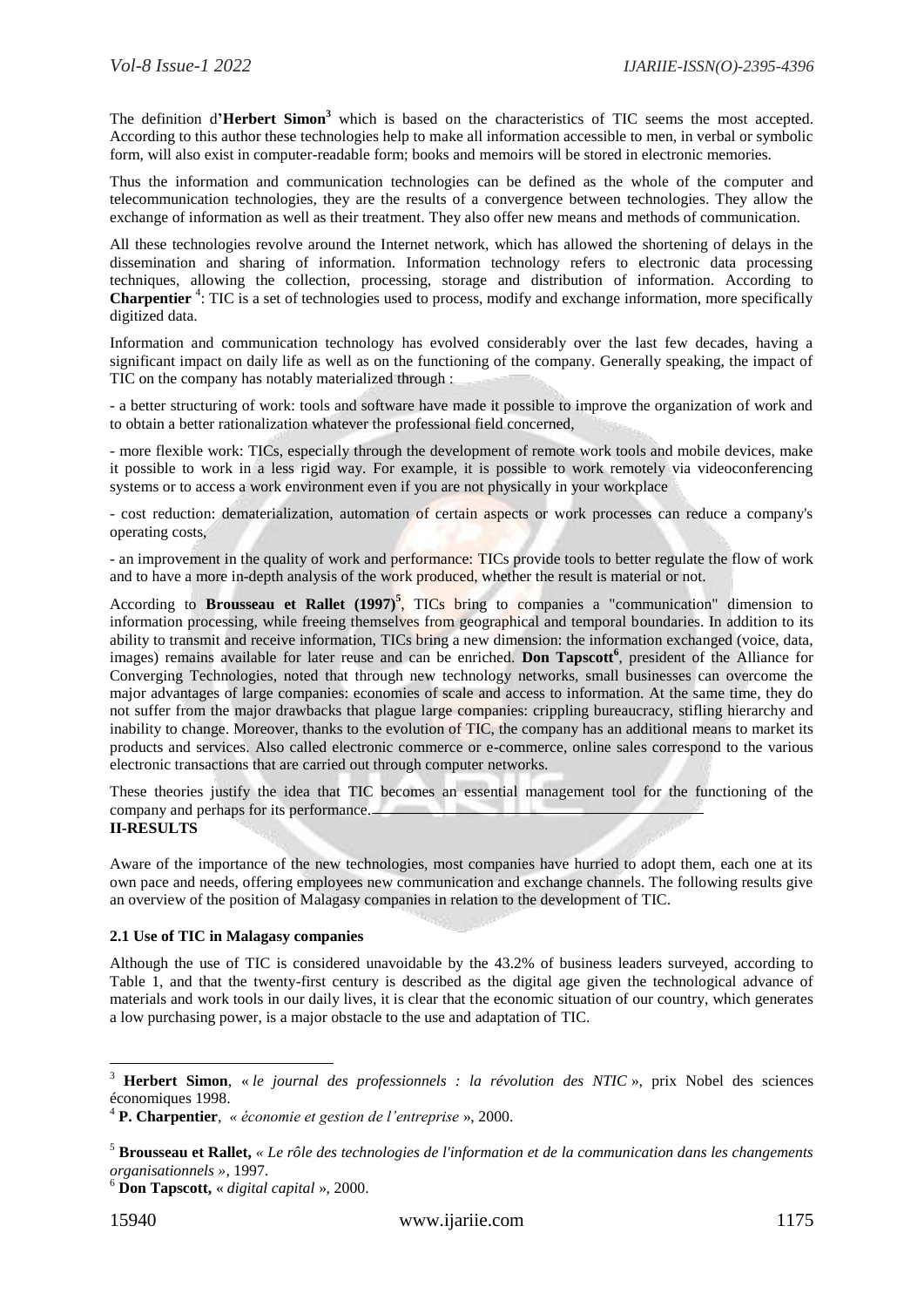| <b>Business Development</b> | Fréquence |
|-----------------------------|-----------|
| Not at all essential        | 36,6%     |
| Not a must                  | 20,2%     |
| Not to be missed            | 21,5%     |
| Definitely a must           | 21.7%     |
| <b>TOTAL QUOTE</b>          | 100%      |

#### **Table 1: The TIC that is essential to business development**

Source: Authors, 2021

If we refer to the use of TIC according to the sectors of activity of the companies, the factorial analysis of the correspondences (AFC) of the data of surveys allow us in a first time to translate according to the results of the test of associated chi-deux which provide a p-value (0,001) lower than 5% the dependence between the two studied characters. Thus, we can say that the use of TIC by companies varies according to their activities.

Figure 1, where the factorial axes represent the % of variation of the information, establishes that: the construction sector is the most user of TIC; trade and transport are beginning to become familiar with TIC; catering and textiles are the least users of IT.



Source: Authors, 2021

The TIC as it was evoked previously is used by its objective to the optimization of the function or the activities of the company. The orientation of our analyses in this direction identifies in a first step the attributes of the field of use of the TIC. The analysis of reliability by the value of the Coefficient of Alpha of Cronbach of these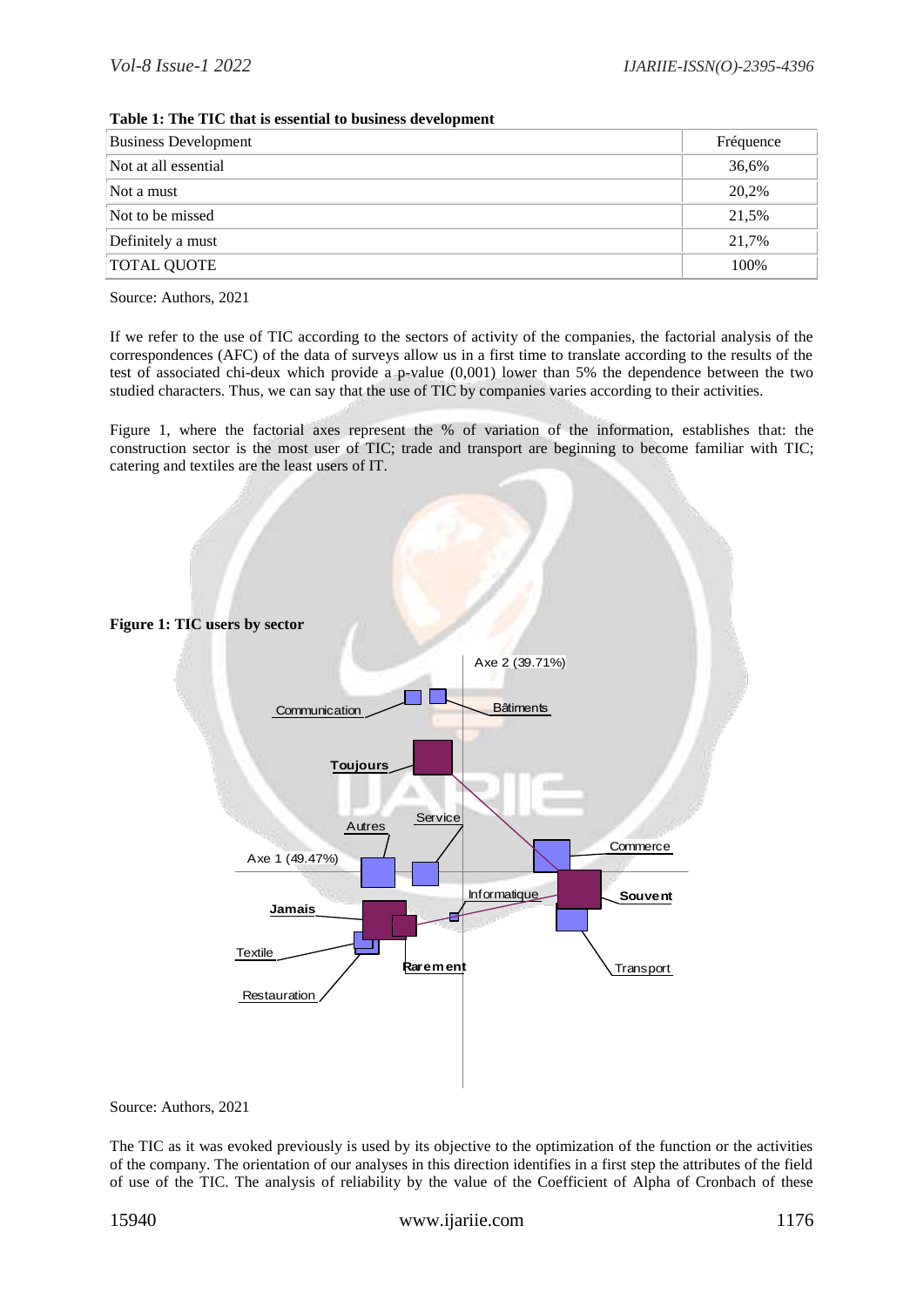attributes in table 2, produced a value of 0,872 close to 1, which assures the fact that the domains of use of the TIC within the companies are: production, administration, distribution and finance.

#### **Table 2: Reliability statistics for TIC use function attributes**

|                                 | Alpha Cronbach based on |                    |
|---------------------------------|-------------------------|--------------------|
| Alpha Cronbach                  | standardized elements   | Number of elements |
| ، ن<br>$\overline{\phantom{a}}$ | $07^{\circ}$<br>.o / 2  |                    |

Source: Authors, 2021

The table of average scores attributed to each attribute in Table 3, however, allow us to identify the function of the company that employs TIC the most.

## **Table 3: Area of TIC use in the company**

| Area of use of TIC          | Mean value |
|-----------------------------|------------|
| TIC in production           | 2,48       |
| TIC in administration       | 2,49       |
| TIC in distribution         | 2,58       |
| TIC in financial management | 2,29       |
| All                         | 2,46       |

The parameters are set on a scale of 1 (Never) to 4 (Always). Source: Authors, 2021

The results show that TIC is often used within a company in administration and in distribution, the associated average scores or values are the highest.

## **2.2 Importance of using TIC**

TICs are a factor in the evolution of social relations, jobs and professions. They accompany a series of transformations concerning company strategy, work organization, forms of management, consultation and negotiation. In fact, according to Table 4, 72.8% of company managers agreed during the survey that the use of TIC is more than necessary because they are also trying to control it.

## **Table 4: Mastery of TICs essential to the accomplishment of tasks**

|              | Necessity of TIC in the accomplishment of tasks | Frequency |
|--------------|-------------------------------------------------|-----------|
| Not at all   |                                                 | 15,2%     |
| Less         |                                                 | 12,0%     |
| As much      |                                                 | 3,9%      |
| A lot        |                                                 | 68,9%     |
| <b>TOTAL</b> |                                                 | 100%      |
|              |                                                 |           |

Source: Authors, 2021

In addition, the results of our surveys show that the impact of the use of TIC, which logically constitutes the determinants of the use of TIC, is based on four attributes: communication, access to information, work organization and staff development. In Table 5, the value of Cronbach's Alpha equal to 0.918, very close to 1, confirms the reliability of the attributes of the impact of TIC use.

## **Table 5: TIC Impact Reliability Statistics**

| Alpha Cronbach-       | Number of elements |
|-----------------------|--------------------|
| Q 1 9                 |                    |
| Source: Authors, 2021 |                    |

## **III- DISCUSSION**

The rapidity with which the use of TIC is spreading and the advantages they offer to their users, place them among the first occupations of any company concerned with its performance. It is recognized that Information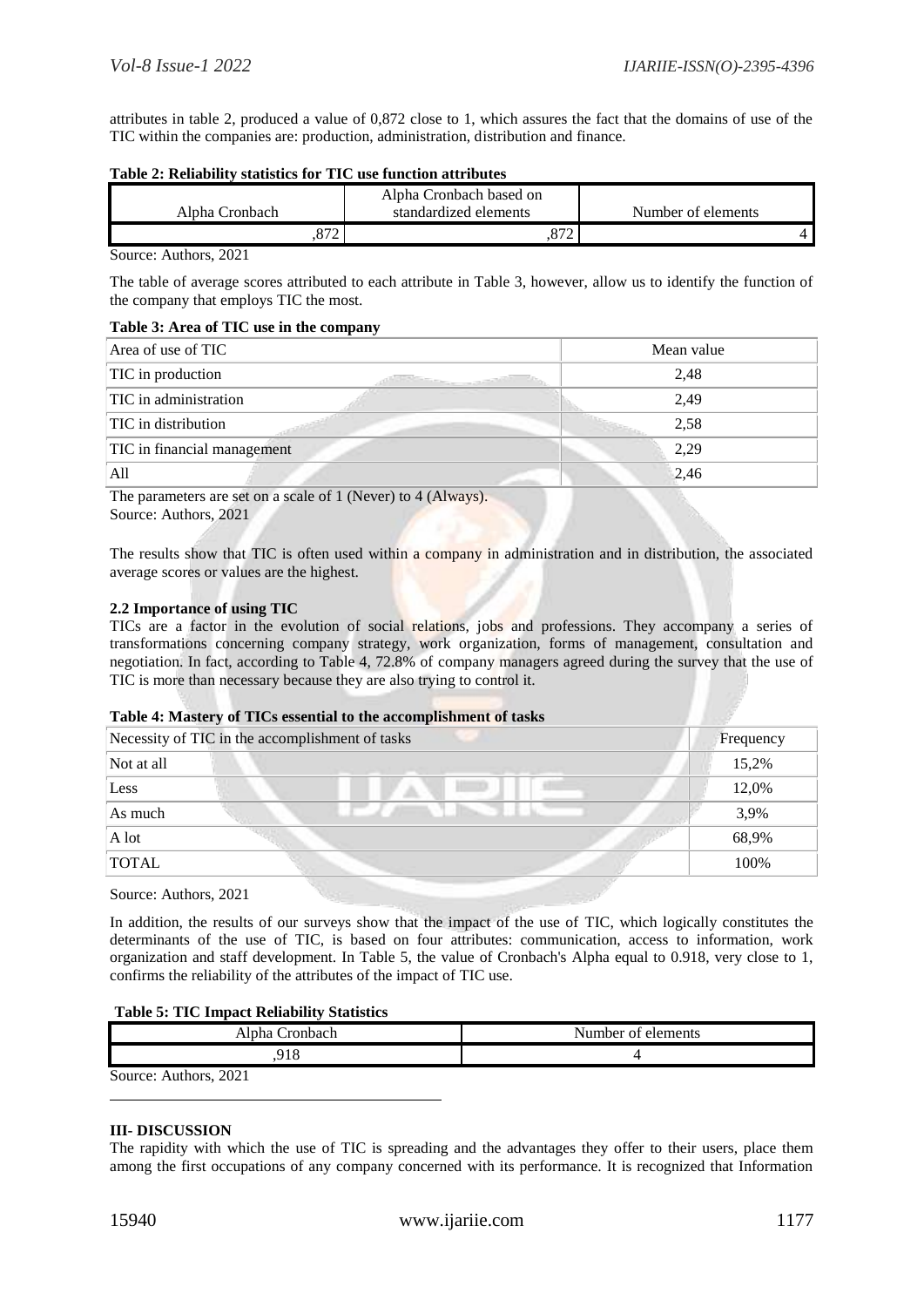and Communication Technologies (TIC) are a vector for the evolution of the company's performance. But on which criteria this assertion can be verified for the case of the Malagasy companies.

## **3.1 TIC: an efficient working tool**

It is currently almost impossible for Malagasy employees to work without TIC tools. TIC has become the most required tool in the execution of missions. It is used to transmit and collect information, to communicate and to structure tasks. The result presented in Table 16 in the appendix confirms the rate of use of information and communication technologies by Malagasy companies.

In order to assess the impact of TIC use in the areas of production, administration, distribution and financial management on the performance of companies in terms of achieving objectives, we will also establish a multiple regression model that describes the contribution of TIC in the various functions of the organization for the achievement of results or performance.

The endogenous variable or variable to be explained is thus the achievement of results which translates the performance of the company (Y).

The explanatory variables are none other than the level of use of TIC in the functions of production (X1), administration (X2), distribution (X3) and financial management (X4).

The model is of the type:  $Y = a0 + a1X1 + a2X2 + a3X3 + a4X4 + \epsilon$ , the different terms having the same meanings.

First of all, the first results show the existence of the model through the value of the coefficient of determination R2 equal to 0.624 meaning that 62.4% of the variation in performance or achievement of results are explained by the variation in the use of TIC in the production, administration, distribution and financial management functions.

Subsequently, Table 6, Fisher's test analysis results giving a p-value of 0.000 less than 5% justifies the overall significance.

## Table 6: Overall validity of the performance model through the use of TIC in the production, **administration, distribution and finance functions**

|       | <b>Edit statistics</b> |                |      |      |                        |  |
|-------|------------------------|----------------|------|------|------------------------|--|
| Model | Variation of R-deux    | Variation of F | dd11 | ddl2 | Sig.<br>Variation of F |  |
|       | .324 <sup>a</sup>      | 329.<br>−5∠3 ل |      | 429  | 000,                   |  |

Source: Authors, 2021

Finally, Table 7 provides the values of the coefficients of the exogenous variables of the model and the p-values of the Student's t test on the nullity of the coefficients, all of which are low in relation to the 5% risk of error, make it possible to deduce the equation of the model and the significant explanatory effect of the use of TIC in the functions of production, administration, distribution and financial management in the performance **Equation of model :** Y = 1,742 + 0,11X2 + 0,99X3 + 0,205X4 + ε

## **Table 7: Coefficients of variables**

|                                             | Non-standardized<br>coefficients |      | Standardized<br>coefficients |        | Sig. |
|---------------------------------------------|----------------------------------|------|------------------------------|--------|------|
| Model                                       | B<br>Ecart standard              |      | Bêta                         |        |      |
| (Constant)                                  | 1,742                            | ,110 |                              | 15,786 | ,000 |
| Does your company use TIC in production     | ,011                             | ,051 | ,012                         | .22    | ,825 |
| Does your company use TIC in administration | ,099                             | ,053 | ,108                         | 1,852  | ,065 |
| Does your company use TIC in distribution   | ,260                             | ,052 | ,292                         | 4,956  | ,000 |
| - Is your company using TIC in finance      | ,205                             | ,053 | ,234                         | 3,829  | ,000 |

Source: Authors, 2021

The dependence between the use of TIC in distribution and the need for TIC mastery is significant (p-value  $=$ 0.000). Thus, the double entry table between the two variables studied and the factorial map that describes the different correspondences between the modalities, in table 8, allow us to state that the managers of companies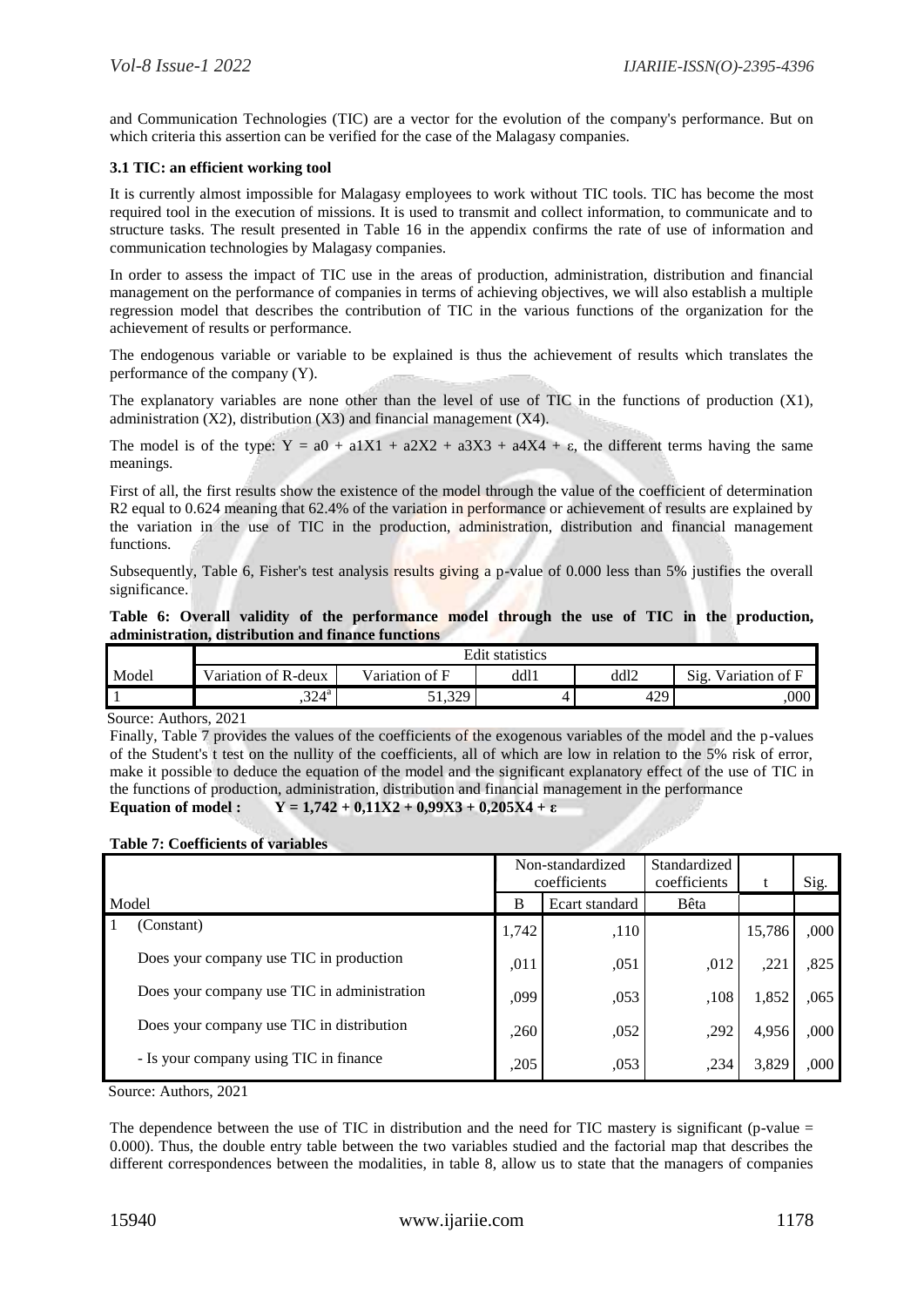working in distribution surveyed declare in majority (71.8%) that they use TIC and also estimate (72.8%) that the mastery of TIC is more than necessary in the accomplishment of their tasks.

|  |  |  | Table 8: Dependence between the use of TIC in distribution and its mastery in the performance of tasks |
|--|--|--|--------------------------------------------------------------------------------------------------------|
|--|--|--|--------------------------------------------------------------------------------------------------------|

| TIC in distribution/                          | Not at all | Less  | As much | Many  | <b>TOTAL</b> |
|-----------------------------------------------|------------|-------|---------|-------|--------------|
| Mastery of TIC in the performance of your job | 50.5%      | 37.1% | 6.2%    | 6,2%  | 100%         |
| Never                                         | 2,9%       | 11.8% | 11.8%   | 73.5% | 100%         |
| Rarely                                        | 1.9%       | 2,7%  | 0.8%    | 94.6% | 100%         |
| Often                                         | 23,9%      | 10.9% | 10.9%   | 54.3% | 100%         |
| All the time<br><b>STARTS AND ARTICLES</b>    | 15,2%      | 12,0% | 3,9%    | 68,9% | 100%         |

The dependence is very significant. chi2 = 284,67, ddl = 9, 1-p = >99,99%.

Source: Authors, 2021

In view of the results of the use of TIC in the distribution function and the need to master it, we can say that companies that do not use TIC much do not see the value of TIC in their activities, while those that use it often do see the need for TIC in the performance of their tasks.

The results of the analysis of the survey data in Table 9 show that in terms of performance level, the vast majority (75.69%) of the companies that have noted a growing sales volume, more than half (55.1%) of them use TIC in the distribution function often and many of them find the need for TIC in the performance of their tasks. For those companies with a very high sales volume, the use of TIC is permanent in the distribution for one out of two companies. These results show the importance of the use of TIC to improve performance in terms of sales situation.

| Table 9: State of sales in relation to the use of TIC in distribution, and its necessity in carrying out the |  |  |
|--------------------------------------------------------------------------------------------------------------|--|--|
| tasks                                                                                                        |  |  |

| <b>TIC</b><br>Sales status    | Use in distribution                                     | Necessity in the accomplishment of tasks                 |
|-------------------------------|---------------------------------------------------------|----------------------------------------------------------|
| Growing (75.69%)              | Often $(55.1\%)$<br>Never $(8.9\%)$<br>Always $(5.2\%)$ | A lot $(64.7%)$<br>Less $(7.5%)$<br>As much $(0.9\%)$    |
| Very<br>growing<br>$(2.06\%)$ | Always $(50.0\%)$<br>Never (16.7%)<br>Rarely (16.7%)    | Not at all (25.0%)<br>Less $(25.0\%)$<br>As much (25.0%) |

Source: Authors, 2021

The majority of Malagasy companies have exploited the new opportunities offered by TIC. According to table 10, 67.5% find a fast or even very fast advancement of their companies in front of the TIC world.

## **Table 10: TIC Advancement of Companies**

| Advancement of companies in TIC | Fréquence |
|---------------------------------|-----------|
| Very slow                       | 11,7%     |
| Slow                            | 20,9%     |
| Fast                            | 52,4%     |
| Very fast                       | 15,1%     |
| <b>TOTAL QUOTE</b>              | 100%      |

Source: Authors, 2021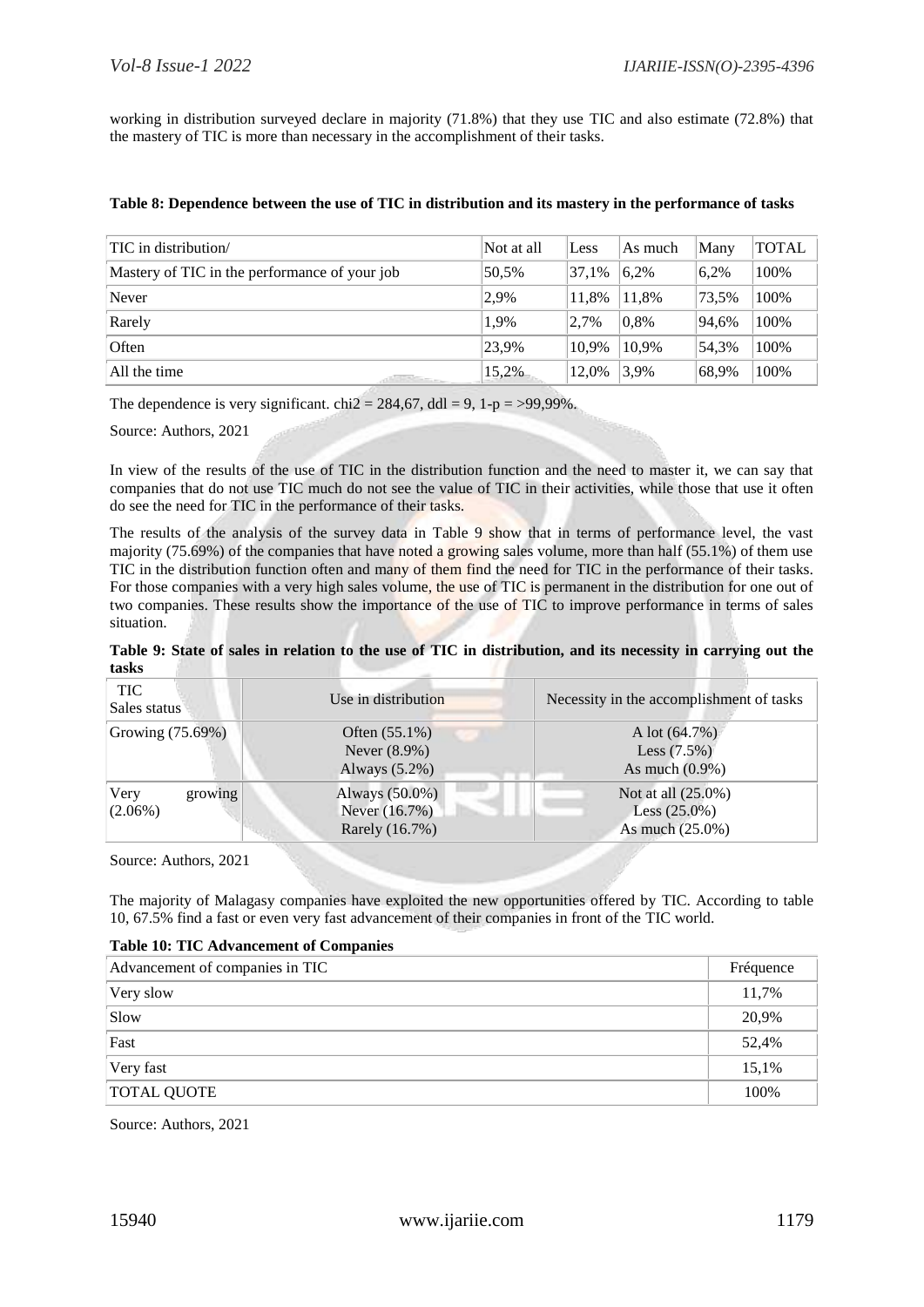In addition, the results of analysis of the level of impact of the performance of companies in terms of turnover (C.A) in relation to the situation of their advancement in the world of TIC whose dependence is significant in relation to the results of the chi-square test (p-value at 0.001), we can draw from table 11 the following trends:

- Overall, the level of performance is fairly constant for companies that have some very slow (63.2%) or slow (53.7%) progress in the TIC world;

- The companies which integrate quickly in the use of the TIC realize positive performances reflecting on increasing turnovers (C.A) for 34,8% or very increasing for the 59,2% of the companies.

However, it is to be noted from the results obtained that the very fast integration of the companies in the world of the TIC can carry them prejudices. Indeed, one out of two companies (50%) has a very decreasing level of performance and just two out of ten companies (20.3%) achieve positive performance (growing or very growing turnover).

| Performance level (C.A)<br>Advancement of the company<br>in TIC | Very<br>decreasing | decreasing | Constant | Croissant | Very<br>croissant | <b>TOTAL</b> |
|-----------------------------------------------------------------|--------------------|------------|----------|-----------|-------------------|--------------|
| Very slow                                                       | 2,1%               | 13,2%      | 63,2%    | 16,2%     | 5,3%              | 100%         |
| Slow                                                            | 0,7%               | 22,2%      | 53,7%    | 21,0%     | 2,2%              | 100%         |
| Fast                                                            | 2,7%               | 1,6%       | 1,6%     | 34,8%     | 59,2%             | 100%         |
| Very fast                                                       | 50,0%              | 12,1%      | 13,6%    | 9.1%      | 11,2%             | 100%         |

**Table 11: Level of performance in terms of sales by advancement in the TIC world**

Source: Authors, 2021

According to the information gathered during the interviews, this has brought a clear improvement in their performance and they are currently trying to collaborate with computer specialists to create new software adapted to their needs.

The trend of dependency characterized by the state of improvement of the results obtained by the companies are presented in Table 12 and allow us to raise that :

- For the companies that did not have improvements in results, 94.5% declared to be able to develop their businesses without using TIC and do not see the need to work with professionals in the field (84.8%).

- Among the managers of the companies that have seen a lot of improvement in their results, the vast majority (96.2%) find it impossible not to use TIC in our era on the one hand and not to work with professionals (95.4%) on the other hand to ensure the development of the company and its success.

Indeed, we note a dependence between the opinion of the leaders of the companies on the inescapability of the TIC vis-a-vis the development of their companies and the need to work with specialists or professionals of the field. This validates the participation of TIC in the performance of the company.

| Status<br>improvement<br>of<br>in<br>results | Utility of TIC in development                                                       | Spécialistes TIC                                           |
|----------------------------------------------|-------------------------------------------------------------------------------------|------------------------------------------------------------|
| Not at all $(51.1\%)$                        | Not at all essential $(56.5\%)$<br>Not essential (38.0%)<br>Very much a must (4.3%) | Never<br>$(84,8\%)$<br>Often $(6.5\%)$<br>Rarely $(4.3\%)$ |
| Moderate                                     | Not essential $(69.2\%)$<br>Absolutely essential (17.9%)                            | Rarely (56.4%)<br>Never (17.9%)                            |

## **Table 12: Usefulness of TIC in Development - Collaboration with Specialists - Improved Results**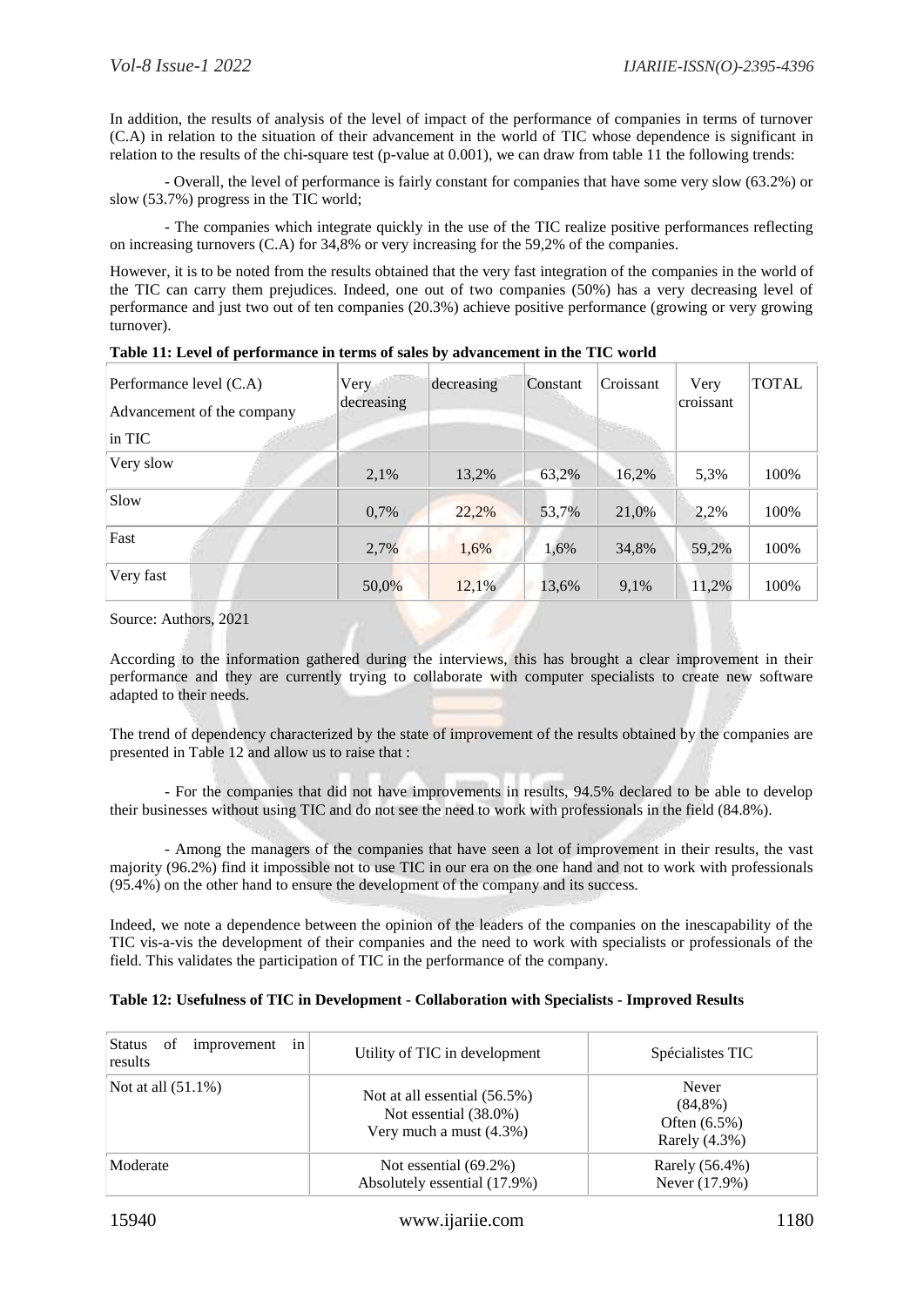|       | Unavoidable $(10.3\%)$                                                         | Often $(12.8%)$                                            |
|-------|--------------------------------------------------------------------------------|------------------------------------------------------------|
| A lot | Not at all essential (68.9%)<br>Not a must $(24.4\%)$<br>Unavoidable $(3.9\%)$ | Often<br>$(91,1\%)$<br>Rarely $(3.3\%)$<br>Never $(2.8\%)$ |

Source: Authors, 2021

## **3.2 An evolution of the turnover since the use of the TIC**

The direct impact of TIC use on performance can be measured by the change in the company's turnover. Table 13 shows the trend in the opinions of the company managers interviewed

## **Table 13: Improved outcomes through TIC**

| Improving results through TIC | Frequency |
|-------------------------------|-----------|
| Many                          | 71,5%     |
| As much                       | 19,0%     |
| Less                          | 8,3%      |
| Not at all                    | 11,2%     |
| <b>TOTAL QUOTE</b>            | 100%      |
|                               |           |

Source: Authors, 2021

From the results of the table we can see the positive effects of the use of TIC on the improvement of results. 71.5% of the managers declare the state of improvement of their results during the survey. The p-value of 0.001 less than 0.05 of the chi-square test of independence justifies the significance of this proportion.

In addition, the managers stated that the return on their TIC investment (hardware, software, personnel) is not only felt in terms of cost reduction but especially in terms of increased sales.

These statements are confirmed by the results of the chi-square test of independence between the fact that companies are computer users, investment indicators and the evolution of turnover. The associated p-value of 0.0001 less than 0.05 confirms the dependence and allows us to draw through table 14 that :

- For non-users of computers, in other words, companies that do not invest, 76.2% of them do not improve their situation because their sales are still in a phase of decline.

- This situation of growth of the CA sign of performance are met by the 94,5% of the users and the 88,6% of the very users of the computers.

| Computer Users/Performance Level | Decreasing | Constant | Croissant | <b>TOTAL</b> |
|----------------------------------|------------|----------|-----------|--------------|
| No user                          | 76.2%      | 16,6%    | 7.3%      | 100%         |
| User                             | 4.0%       | 1.5%     | 94.5%     | 100%         |
| Very user                        | 6.3%       | 5.1%     | 88.6%     | 100%         |
| <b>TOTAL</b>                     | 5,2%       | 15.7%    | 79.1%     | 100%         |

## **Table 14: Computer Users and CA Performance**

Source: Authors, 2021

TIC provides tools to better regulate the work flow and to have a more in-depth analysis of the work produced, whether the result is material or not. Moreover, according to the results of analyses, TIC brings an improvement in turnover.

## **CONCLUSION**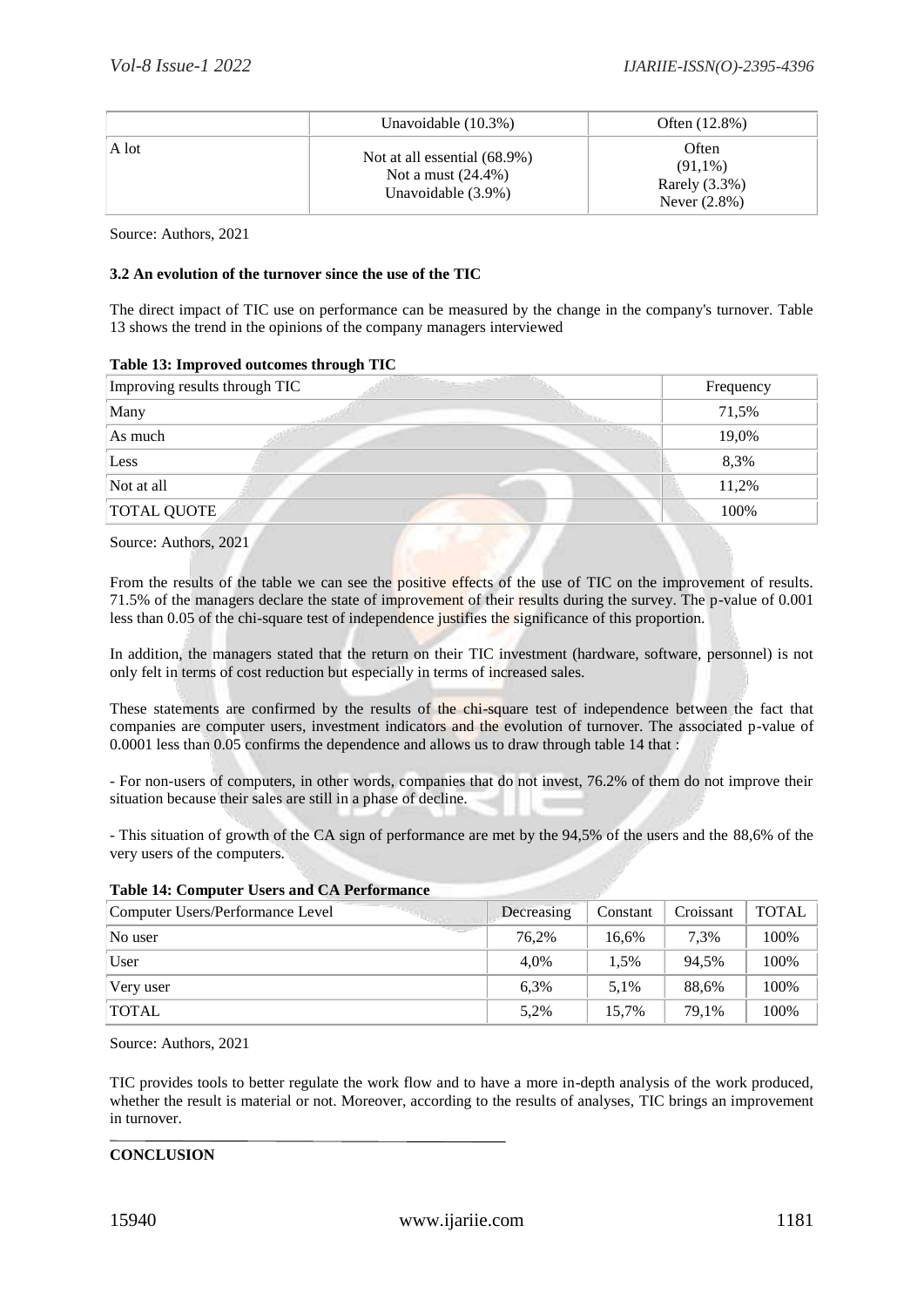Computers, software and the Internet, the fruits of the technological revolution, have stimulated productivity in all businesses, leading to strong growth.

In Madagascar, companies are permanently exposed to competition. In this context, they have been able to rationalize, optimize and automate their processes by relying on TIC. This would allow them to gain in productivity differential and profitability by the same occasion increased turnover. The TIC thus participates in the performance of the company not only by being an effective working tool but also by improving the turnover.

## **BIBLIOGRAPHy**

**- Brousseau et Rallet,** *« Le rôle des technologies de l'information et de la communication dans les changements organisationnels »*, 1997.

**- Don Tapscott,** « *digital capital* », 2000.

**- Herbert Simon**, « *le journal des professionnels : la révolution des NTIC* », prix Nobel des sciences économiques 1998.

**- P. Charpentier**, *« économie et gestion de l'entreprise* », 2000.

**- P. Schaeffer, «** *La Face cachée de la musique française contemporaine* », La Revue musicale, Paris, éditions Richard Masse, 1978.

## **ANNEX**

**Table 15 : Table of sample characteristics**

| Legal status                                               | Family<br>business                    | Size of your<br>company                                                              | Sector of activity                                                                       | Age of your<br>company                                                              | Capital                                                                                                                           |
|------------------------------------------------------------|---------------------------------------|--------------------------------------------------------------------------------------|------------------------------------------------------------------------------------------|-------------------------------------------------------------------------------------|-----------------------------------------------------------------------------------------------------------------------------------|
| SARL (55,2%)<br>S.A<br>(22,7%)<br>Individuel<br>$(18,9\%)$ | Non (50,3%)                           | 50<br>Moins de<br>$(75,2\%)$<br>101<br>à<br>$(19,2\%)$<br>plus<br>de<br>$(3,1\%)$    | Commerce<br>$150(30,4\%)$<br>Service<br>$(13,3\%)$ (30,4%)<br>$200$ Transport $(12,2\%)$ | à<br>11<br>15ans<br>$(48,3\%)$<br>$6$ à $10$<br>ans<br>Plus de 15 ans<br>$(18,9\%)$ | 10<br>à 50 millions<br>AR<br>$(69,9\%)$<br>51<br>à 100 millions<br><b>AR</b><br>$(19,2\%)$<br>Moins<br>de<br>10millions AR (8,7%) |
| Individuel<br>$(40,6%)$ SARL<br>(37,7%)<br>S.A(19,8%)      | Non (87,7%)                           | 50<br>Moins<br>de<br>$(83,0\%)$<br>plus<br>de<br>$(5,7\%)$<br>101<br>à<br>$(4,7\%)$  | Transport $(34,9\%)$ (89,6%)<br>200 Autres<br>Commerce<br>$150(12,3\%)$                  | à<br>11<br>$(31,1\%)$ 6 à 10<br>$(4,7\%)$<br>Moins de 5 ans<br>$(2,8\%)$            | $15ans \mid 51$ à 100 millions AR<br>$(84,0\%)$<br>ans Plus de 100 millions AR<br>$(8,5\%)$<br>Moins de 10millions AR<br>(4,7%    |
| SARL (58,8%)<br>$(21,9\%)$<br>S.A<br>Individuel<br>(17,6%) | Oui (53,5%)                           | 50<br>Moins<br>de<br>$(59, 4\%)$<br>100<br>51<br>à<br>$(32,1\%)$ 151 à<br>200 (4,3%) | Autres<br>$(29,9\%)$<br>Commerce<br>$(18,2\%)$<br>Restauration<br>$(18,2\%)$             | Plus de 15 ans<br>15ans (30,5%)<br>6a<br>- 10<br>$(4,8\%)$                          | 10 à 50 millions AR<br>$(61,0\%)$ 11 à (85,6%) 51 à 100 millions<br>AR (5,9%)<br>ans Moins de 10 millions AR<br>$(5.3\%)$         |
| <b>SARL</b><br>(308)<br>Individuel<br>(130)<br>(127)       | Non<br>(324)<br>S.A $\vert$ Oui (255) | Moins<br>50<br>de<br> (414)<br>51 à 100 $(67)$<br>101 à 150 (63)                     | (134)<br>Commerce<br>(107)<br>Autres<br>Transport (96)                                   | 11 à 15ans (330)<br>Plus de 15 ans<br>(181)<br>6 à 10 ans (51)                      | 10 à 50 millions AR<br>(363)<br>100millions AR<br>$51 \text{ a}$<br>(155)<br>Moins de 10millions AR<br>(40)                       |

Source: Authors, 2021